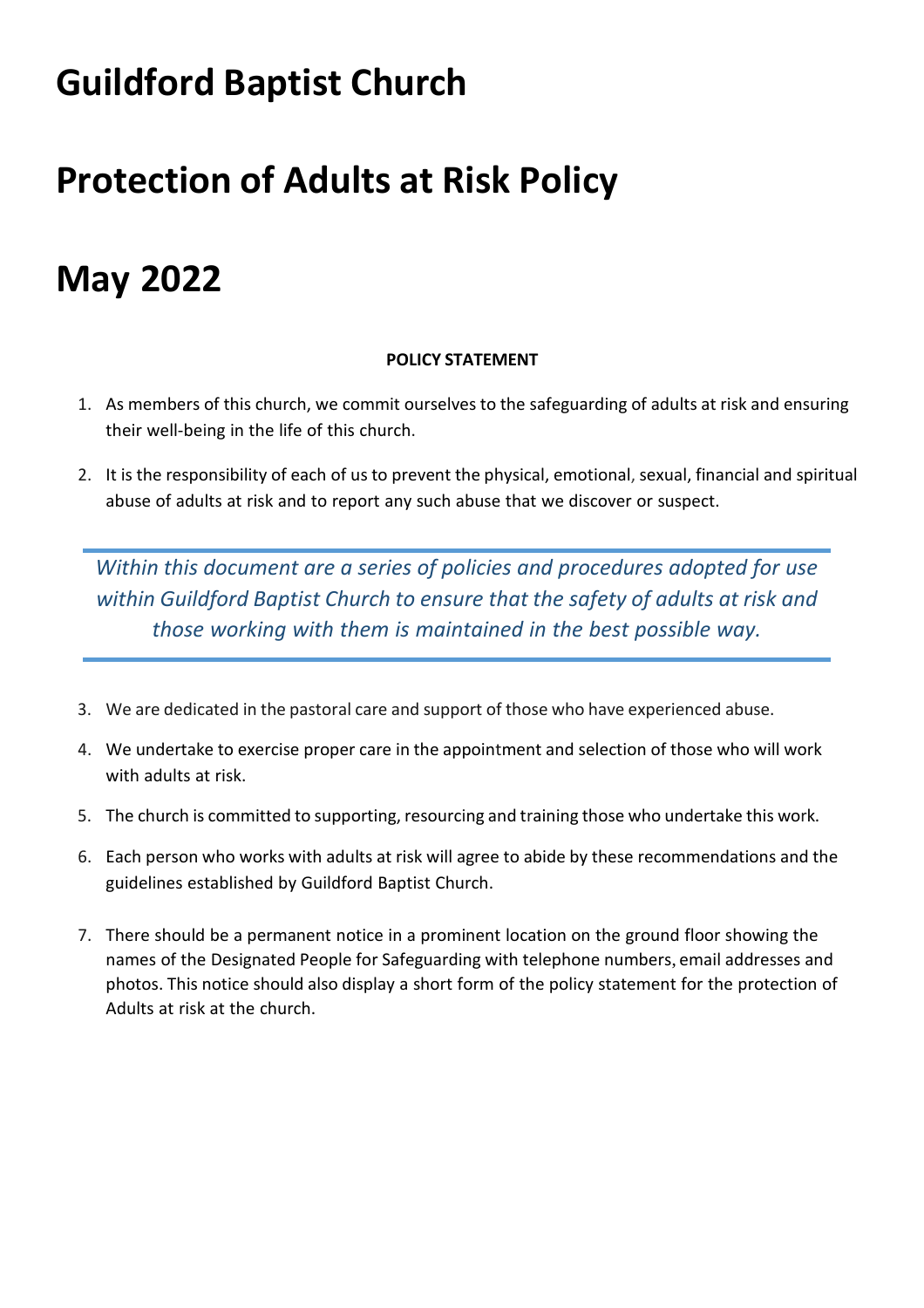## **Responsible people**

- 8.1 The church has appointed Philippa Rowe and Richard Rowe as the Designated People for Safeguarding, to:
	- $\circ$  advise the church on any matters related to the safeguarding of adults at risk
	- $\circ$  take the appropriate action when abuse is disclosed, discovered or suspected.
	- o Collate and keep records on reports of safeguarding concerns

[safeguarding@guildfordbaptist.org](mailto:safeguarding@guildfordbaptist.org) Emails will be checked every working day.

Please ensure a phone number is included in your email to allow a Designated Person to respond to your concern. The email does not need to contain any details of the concern, just contact details. The details can be discussed over the phone, if this is preferred by the person reporting the concern.

Alternatively, if you don't use email, or don't have access, a name and phone number can be left at the Church Office **01483 575008**, who will contact a Designated Person immediately via email with your contact details.

8.2 Deputy Designated Person for Safeguarding (Adults at Risk) is Karen Case-Green [karen.case](mailto:karen.case-green@guildfordbaptist.org)[green@guildfordbaptist.org](mailto:karen.case-green@guildfordbaptist.org) . Karen isthe Assistant Pastor and is contactable through the Church office.

If neither Karen (DDPS) nor Richard and Philippa Rowe (DPSs) are available please contact either Lydia Birmingham (DDPS) [lydiab@guildfordbaptist.org](mailto:lydiab@guildfordbaptist.org) or

Adrian Clark (DDPS) [adrian.c@guildfordbaptist.org](mailto:adrian.c@guildfordbaptist.org) or Suzi Braggar (DDPS) [suzib@guildfordbaptist.org](mailto:suzib@guildfordbaptist.org) or

Abby Poole (DDPS) [abbyp@guildfordbaptist.org](mailto:abbyp@guildfordbaptist.org)

# 8.3 **The Elder responsible for safeguarding**

Lance Redman is the elder responsible for Adults at Risk and safeguarding procedures. It is the responsibility of this elder to sign off on agreed policies and procedures and to highlight any concerns appropriately. However, this person has no regular part to play in the procedural aspect of the policies. He can be contacted on [lance.redman@guildfordbaptist.org](mailto:lance.redman@guildfordbaptist.org)

# 8.4 **Thirtyone:eight** safeguarding helpline

The Safeguarding team will also have access to the **Thirtyone:eight** safeguarding helpline. Thirtyone:eight is an independent Christian charity which helps individuals, organisations, charities, faith and community groups to protect vulnerable people from abuse. The contact number for the helpline is **0303 003 1111**. The Safeguarding to team will look to confirm important decisions by the use of advice from this helpline.

9. Identified Groups

There are many groups in Guildford Baptist Church where it is considered that all staff and volunteers should be made aware of the Adults at Risk policy. All staff and volunteers working at these groups should follow DBS checking procedures and receive training, this will include the pastoral team and prayer ministry team.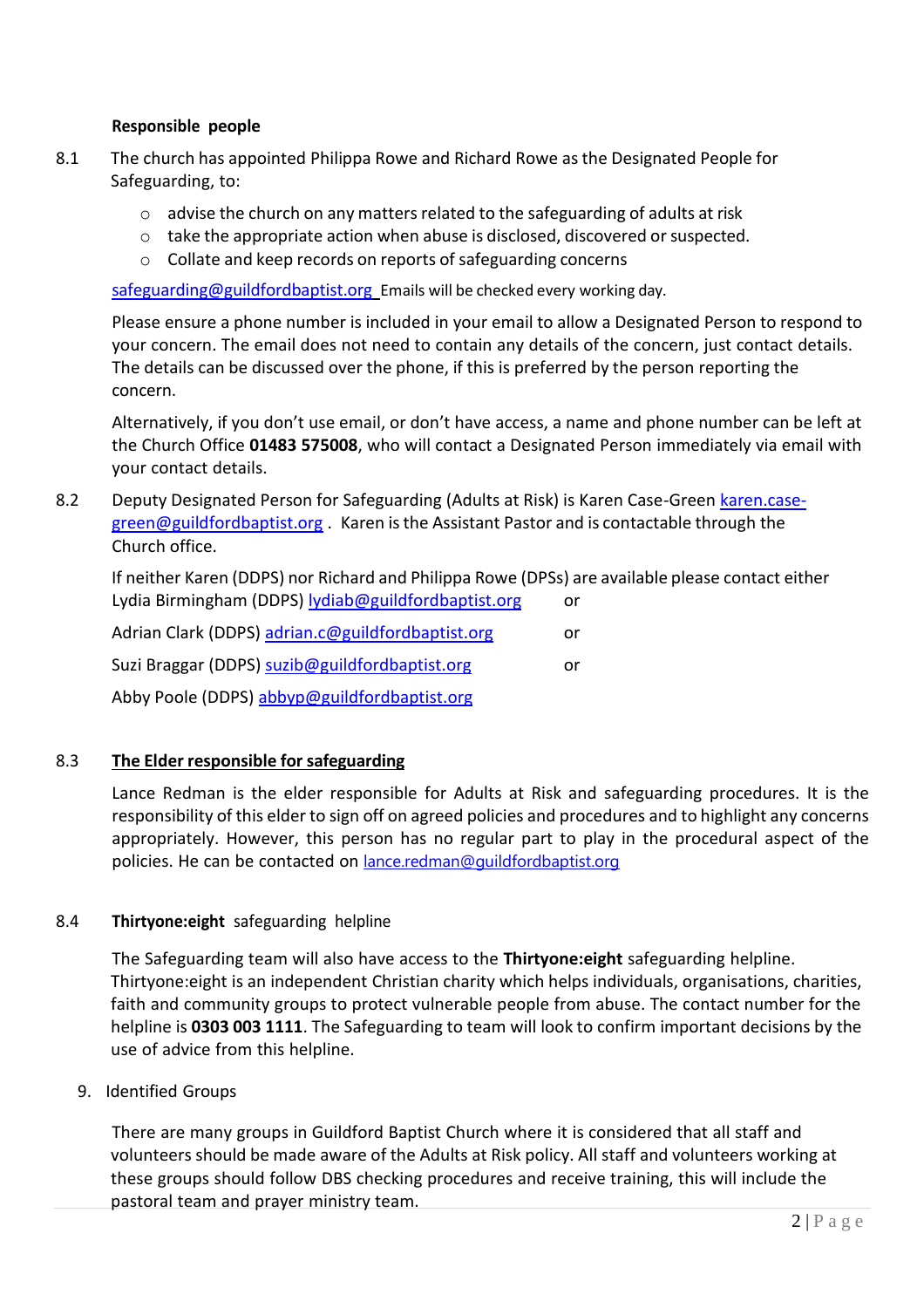## 10. Other useful policies available

Social Media Policy Health and Safety Policy Fire Safety Policy Personal Emergency Evacuation Plan

## **RECRUITMENT OF LEADERS AND HELPERS**

- 11.1 It is important that these ministries have available to it committed leaders who have a heart for vulnerable adults and who demonstrate a personal and corporate desire to follow God. The procedures outlined in Section 11 have been adopted to ensure good practice in recruitment, and the maintenance of high standards in leadership.
- 11.2 Potential leaders will be identified by the following:
	- a) observation of an individual's spiritual life
	- b) observation of an individual's gifts and abilities
	- c) recommendations from those in church leadership
	- d) personal approach to/ from interested party
	- e) if appropriate, to ask publicly for volunteers
	- f) ideally known by a group of people in the church or be recommended.
- 11.3 The following steps will be taken with each new person recruited as a volunteer leader and helper, in line with safe recruitment guidelines:
	- Application form (Appendix D)
	- Take up verbal or written references
	- Enhanced DBS check
	- Informal interview/discussion with a member of the pastoral team or lead person of the particular ministry
	- Acknowledgement Form (Appendix B)
	- Probation period, ongoing discussions and training

Currently, it is felt that the Church membership process covers some of these steps. Therefore Church members would not be required to provide references, and may not be required to complete an application form. (This is to be decided by the individual ministries, some groups may still find it a useful tool).

During the informal interview, the lead person should have a conversation/discussion about:

A. whether or not anything is likely to appear on the DBS check. Should further discussions need to take place about anything that could or does arise on a DBS check, the lead person should immediately involve the designated person for safeguarding. Criminal convictions are not necessarily a barrier to working/volunteering at Guildford Baptist Church, but must be disclosed and discussed.

B . the exact nature of the role they will be doing.

C. their experience or previous work with Adults at Risk.

If anything of concern should arise from the interview the lead person should refer to the DPS, DDPS, a member of the staff leadership team or an elder as appropriate.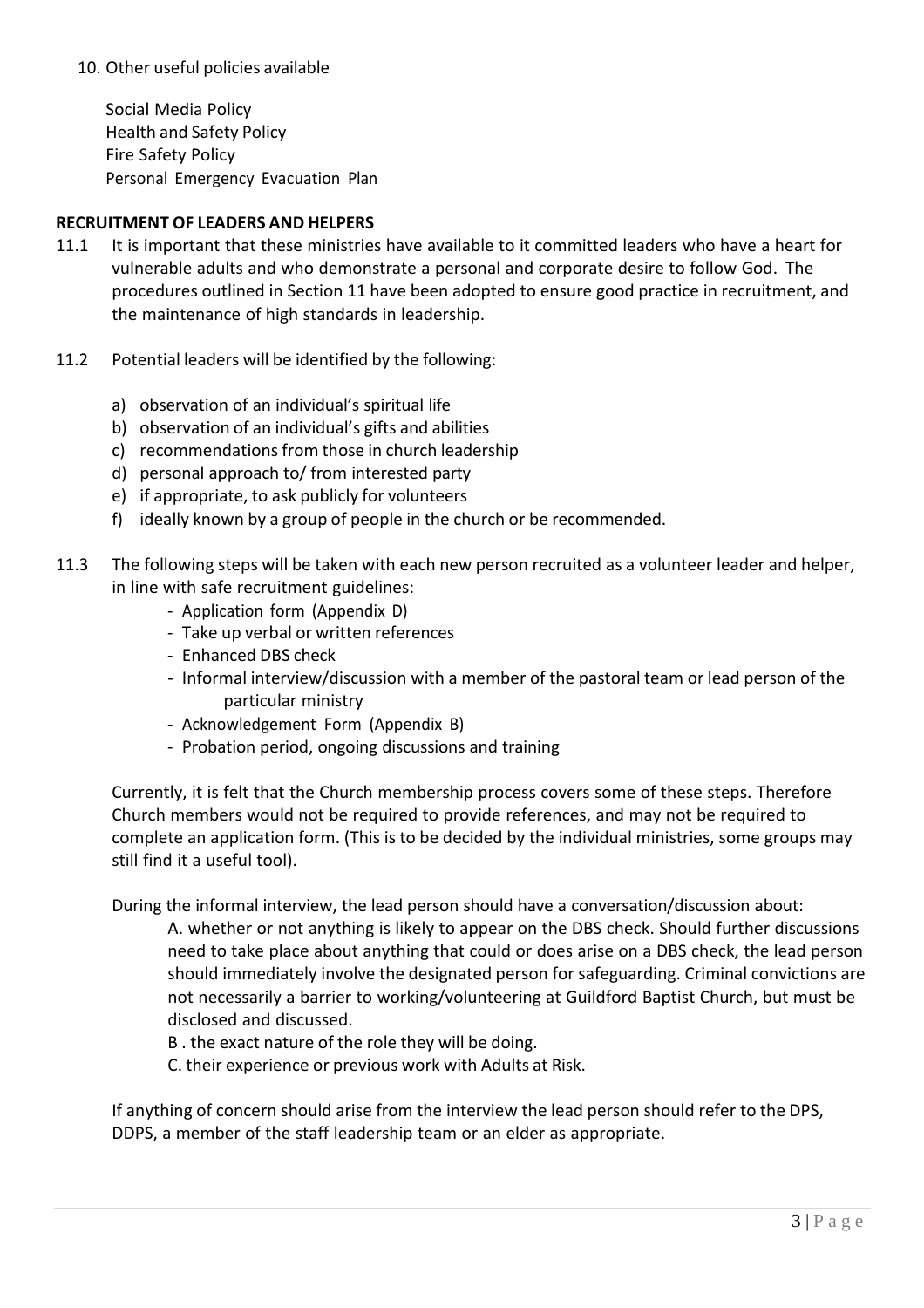## **PROCEDURES FOR DEALING WITH ALLEGATIONS OF ABUSE**

- 12.1 These guidelines and procedures have been adopted by the members of the church at a church meeting, and should be followed by all other staff members and church members/ attendees of Guildford Baptist Church when they are responding to allegations of abuse that arise in the church in the following ways:
	- o Responding to allegations of abuse raised by an Adult at Risk.
	- o Responding to concernsfelt by a worker, co-ordinator or leader
	- $\circ$  Responding to concerns regarding the inappropriate behaviour of a worker, co-ordinator or leader
	- o Responding to concerns for a family who comes to the notice of leaders and workers within the church
	- o Responding to concerns for individuals who, it is alleged, may be putting vulnerable adults at risk.

If such an incidence occurs the following procedure needs to be followed:

- 12.2 The designated person for safeguarding will take ultimate responsibility on behalf of the church, for ensuring that allegations raised by individuals who suspect an adult may be at risk are appropriately dealt with. Everyone has a responsibility to pass on information as deemed necessary to the designated person for safeguarding.
- 12.3 Therefore when an allegation is made to any person with responsibility for adults at risk, they will endeavour to seek as much information as is possible concerning the situation to pass on to the designated person for safeguarding.
- 12.4 Where possible the person reporting the concern should complete a Safeguarding Incident / Concern Form **(in Appendix C)**. This form can be completed either before or after a phone call, email exchange or face-to-face discussion takes place with the designated person for Safeguarding. If the incident is considered minor, the person reporting may consider filling out and emailing the form to the Designated Person for Safeguarding without a prior discussion. The form will be kept confidentially by the Designated Person for Safeguarding, who will also take notes from the conversations that take place. The form does not take the place of the expectation of all workers to keep hand-written notes of the incident. Instead it should be regarded as a cataloguing process for the Church's Designated Person for Safeguarding.
- 12.5 Each and every reported concern, however minor they are considered, should be passed to the designated person for safeguarding who will compile safeguarding records for the Church.
- 12.6 These named persons will be responsible for the purpose of this guidance, and will ensure that action is taken when an allegation is made. Richard and Philippa Rowe Karen Case-Green
- 12.7 It best practice for at least two members of the safeguarding team discuss a case before any action is taken. In an urgent emergency any member of the chuch community should call the emergency services.
- 12.8 The procedures should be reviewed by the designated person for safeguarding every year. **The next review is due to take place by 30/4/2022.**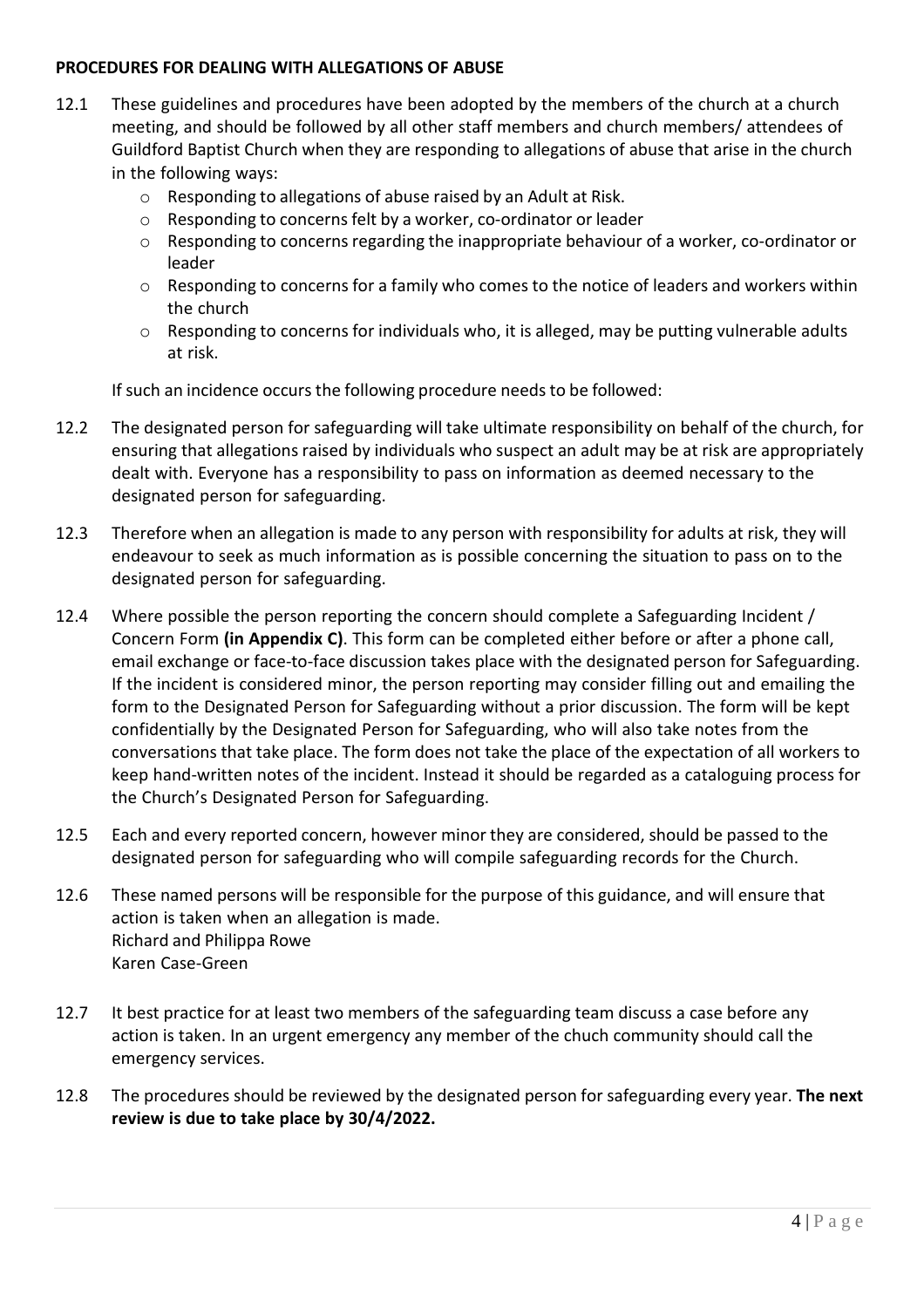## **Designated Person for Safeguarding**

- 13.1 The Designated person for safeguarding is someone who has been selected by the Elders of Guildford Baptist Church, who has particular expertise or experience, and can assist in deciding upon appropriate action and the development of an action plan if necessary.
- 13.2 In all casesit isimportant to keep information confidential and reduce the circulation of information to as minimal amount of people as possible.
- 13.3 If an allegation or concern is raised about the designated person for safeguarding or a member of the designated person for safeguarding's family, then the allegation or concern should be raised instead with a DDPS.

### **The Elder responsible for safeguarding**

14 At all timesthere should be one elder/trustee responsible for the safeguarding procedures. It isthe responsibility of this elder to sign off on agreed policies and procedures and to highlight any concerns appropriately. Lance Redman is currently the elder for safeguarding

#### **14 Who is included in the category Adults at Risk**

Some adults are considered to be at risk on a permanent basis and some for a short time due to circumstances.

Categories will include: those with serious physical or mental disabilities - blind, paraplegic people with temporary severe depressive illness or disabling physical illness. These are just examples but show that the category includes all who are unable to cope for themselves or make decisions to keep themselves safe.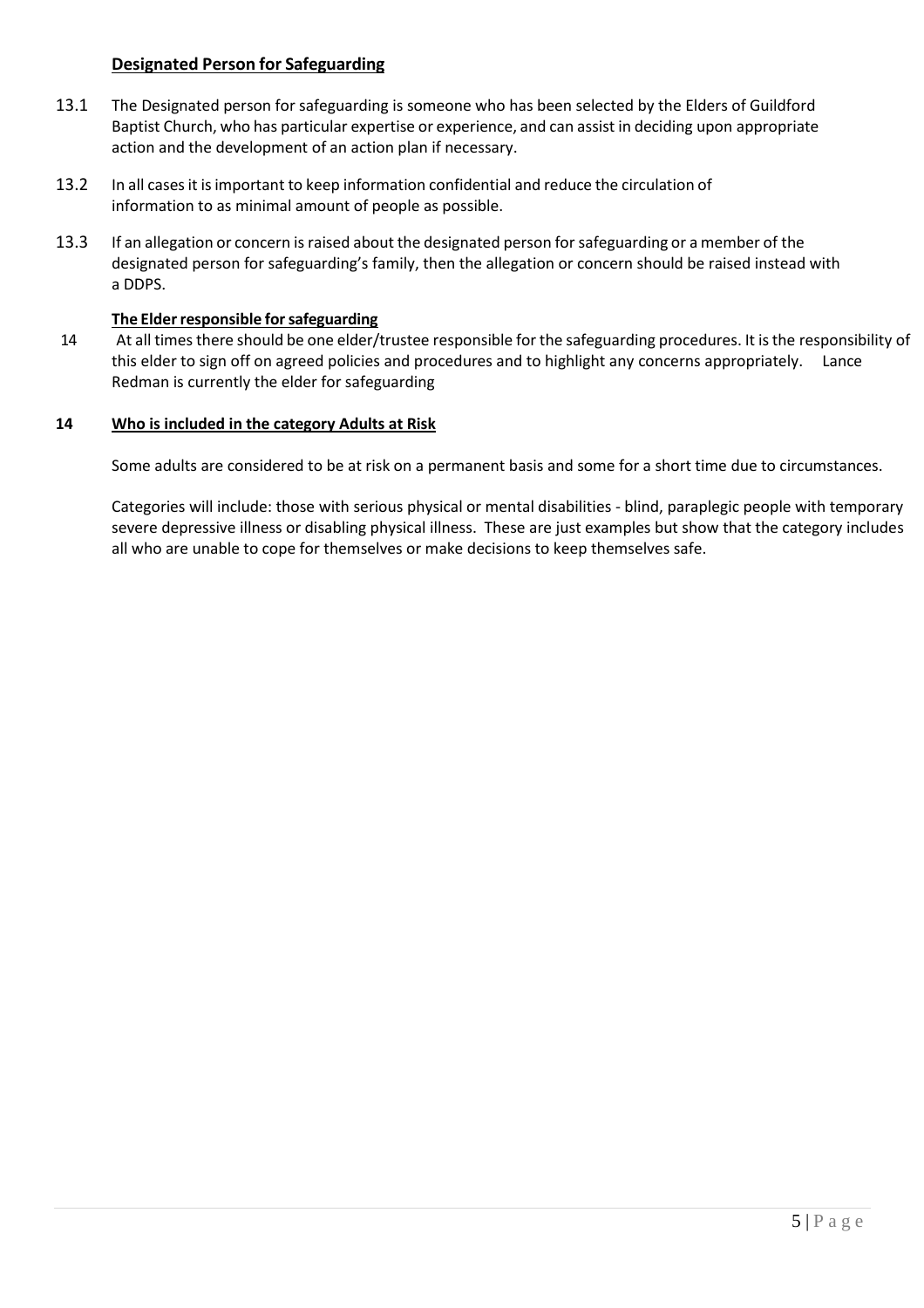## **Safe practice and safe premises**

### 15.1 **Food Hygiene**

Whenever possible at all events involving preparation of food at least one worker will hold a valid Basic Food Hygiene Certificate. The Food Safety (General Food Hygiene) Regulations 1995 state that anyone who handles food or whose actions could affect its safety must comply with the regulations. It follows therefore that those with responsibility for food will need to possess the Basic Food Hygiene Certificate and be aware of food safety (preparation, handling and storage, disposal of waste, etc.)

#### 15.2 **Fire**

All group leaders must be aware of what to do in case of fire. Full fire evacuation procedures are available in the **GBC Fire Procedures Document**.

#### 15.3 **First Aid**

There should always be a first aider in the building when working with adults at risk. There are first-aid kits on each floor of the Millmead Centre (see Health and Safety policy for more details), and two first aid kits available for off-site activities.

In the event of an accident, an accident form should be filled in – this includes off-site accidents. Accident record books are located on the ground floor and in the Church Office. Completed forms should be handed to the Operations Manager for action and filing.

#### 15.4 **Risk Assessment**

Before undertaking any activity with the potential for significant risk, the group leader will ensure that a risk assessment is carried out. These will be counter-signed by DPSs or their nominees, which could include other leaders of the group.

#### 15.5 **Insurance**

Insurance details should always be checked with the Operations Manager before any new group is started, or trip out / residential is considered.

## **IMPORTANT CONTACT NUMBERS / EMAILS**

## 16.1 **Surrey Multi Agency Safeguarding Hub (MASH)** (for concerns about abuse or neglect)

9am to 5pm, Monday to Friday **Phone:** 0300 470 9100 **Email:** [ascmash@surreycc.gov.uk](mailto:ascmash@surreycc.gov.uk)

**Surrey County Council Adult Social Care** (for information and advice) 0300 200 1005 - Monday to Friday from 8am to 6pm [contactcentre.adults@surreycc.gov.uk](mailto:contactcentre.adults@surreycc.gov.uk)

- 16.2 **Emergency Duty Team (EDT)** (after 5pm and weekends) 01483 517898 or 07800 000388 (SMS text phone); [edt.ssd@surrey.gov.uk](mailto:edt.ssd@surrey.gov.uk)
- 16.2 **Local Police** 101/ 01483 571212

# *Date Last Reviewed – 30 April 22 Philippa and Richard Rowe Designated Persons for Safeguarding*